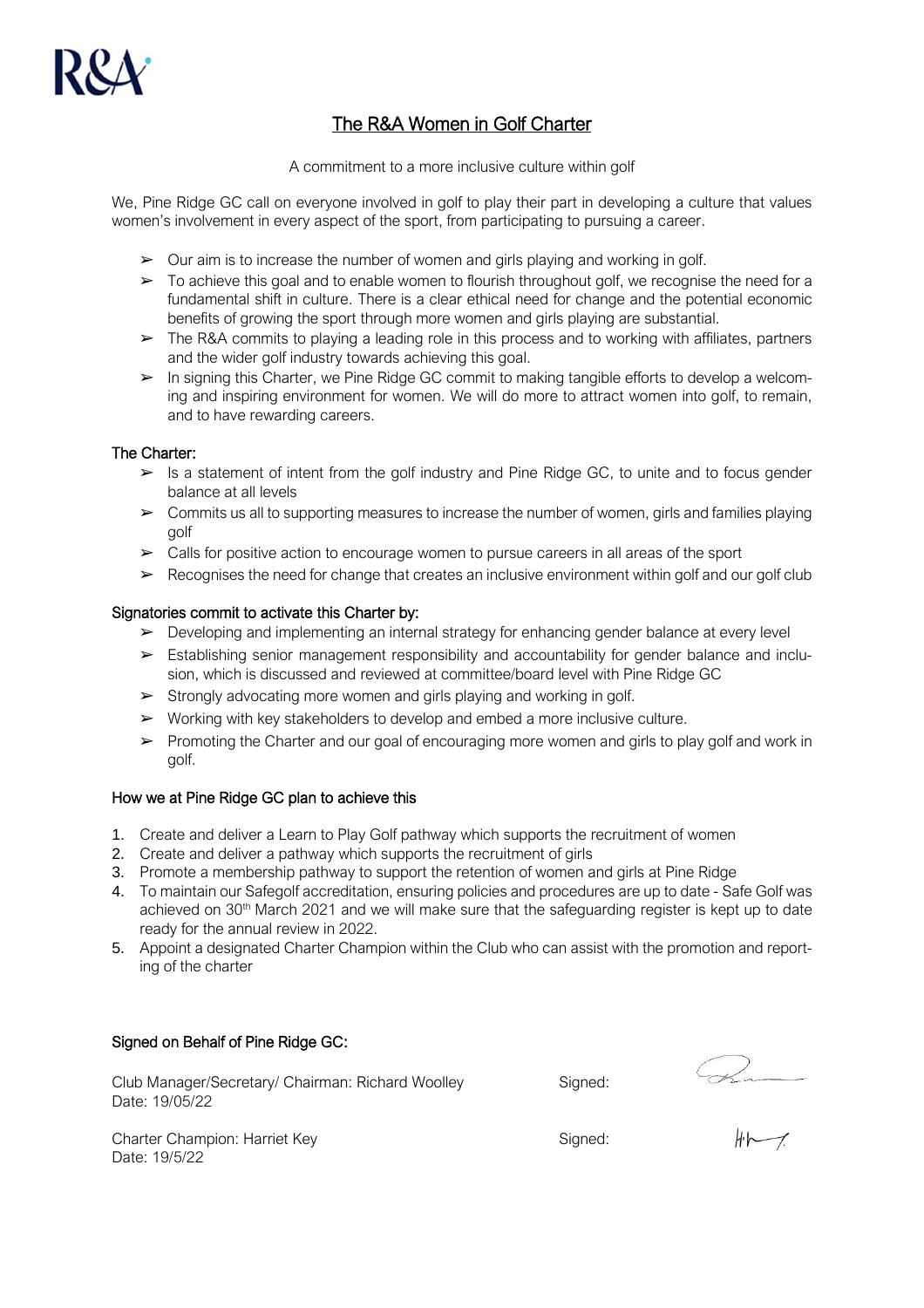

These objectives will be embedded into the club business/operational plan and reviewed on an annual basis, to ensure that this inclusive commitment remains robust.

|                | Commitment                                                                                             | <b>Current Situation</b>                                                                                                                                            | How this will be achieved                                                                                                                                                                                                          | Date/Progress/Tar-<br>gets/Comments                                                                                                                                                                                                                                                               |
|----------------|--------------------------------------------------------------------------------------------------------|---------------------------------------------------------------------------------------------------------------------------------------------------------------------|------------------------------------------------------------------------------------------------------------------------------------------------------------------------------------------------------------------------------------|---------------------------------------------------------------------------------------------------------------------------------------------------------------------------------------------------------------------------------------------------------------------------------------------------|
| 1              | Create and deliver<br>a Learn to Play<br>pathway which<br>supports the re-<br>cruitment of<br>women    | 16 women introduced to<br>golf through Learn to<br>Play programmes in<br>2021 (1st April-30th<br>September). We have 7<br>women in the 2022 pro-<br>grammes so far. | Learn to Play Golf Pro-<br>grammes - 3 x 10 week be-<br>ginner programmes planned<br>to start each quarter. One<br>per quarter will be for ladies<br>only.                                                                         | Target - introduce 20<br>women to golf in by<br>31st October 2022<br>with 50% converting<br>into the SLP or re-<br>tained in coaching                                                                                                                                                             |
| $\overline{2}$ | Create and deliver<br>a pathway which<br>supports the re-<br>cruitment of girls                        | 5 girls attending weekly<br>junior academy pro-<br>gramme as of April 2022                                                                                          | Introduce a girls' only group<br>into the Junior Academy Pro-<br>gramme. This will start with<br>the Girls Golf Rocks scheme<br>and then transition into<br>weekly programmes, once<br>GGR has finished                            | Target - enrol 15 girls<br>into the Junior Acad-<br>emy Programme by<br>June 2022, retaining<br>75% into January<br>2023. *In reality, I<br>would be looking at<br>this on a rolling basis<br>of having 10 girls in<br>the junior academy<br>at all times as it is a<br>year round pro-<br>gramme |
| 3              | Promote a mem-<br>bership pathway to<br>support the reten-<br>tion of women and<br>girls at Pine Ridge | Currently the club has<br>36 female members out<br>of a total membership of<br>168.                                                                                 | Introduce Social Learner Pro-<br>gramme (SLP) - this will in-<br>clude weekly clinics, practice<br>clubs and improver groups to<br>bridge the gap between be-<br>ginner group lessons and<br>club membership / golf<br>course play | Enrol 10 women into<br>the SLP, attending<br>weekly coaching.<br>This could be any of<br>the group clinics or<br>1-1 coaching                                                                                                                                                                     |
|                | To maintain Safe<br>41<br>Golf accreditation                                                           | All coaches up to date as<br>of April 2022                                                                                                                          | Ensure all policies and pro-<br>cedures are kept up to date,<br>in addition to making sure<br>that all relevant coaches<br>have valid DBS and SPC<br>certificates.                                                                 | Ensure that the safe-<br>guarding register is<br>kept up to date ready<br>for the annual review<br>in 2022.                                                                                                                                                                                       |